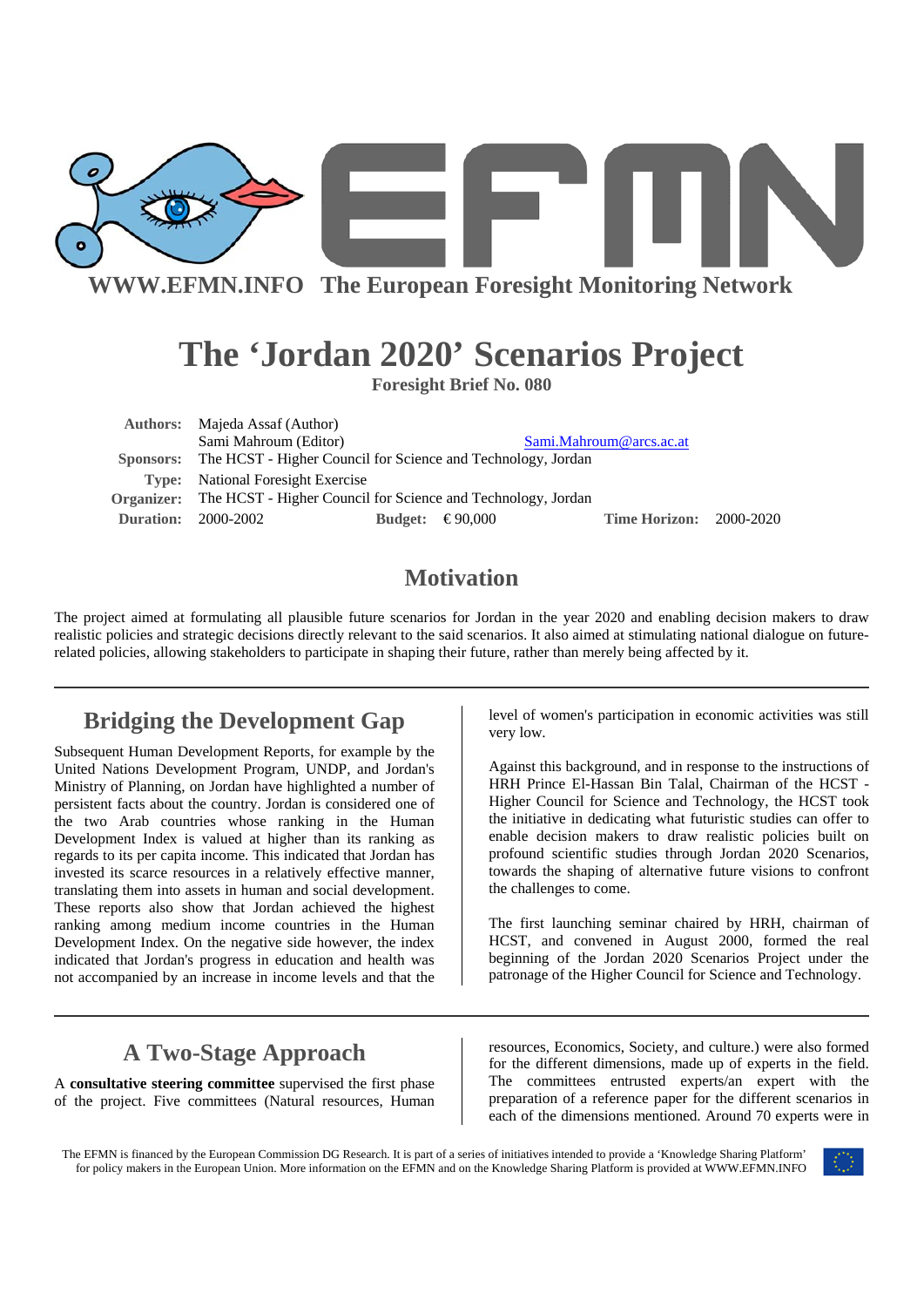#### **The 'Jordan 2020' Scenarios Project: Foresight Brief No. 080**

the due process. The papers were reviewed and discussed during the course of the **seminar** launching each dimension and were resolved upon to move ahead in formulating different **scenarios** for Jordan. Besides decision-makers and representatives of public and private sector institutions and experts, representatives of all sectors of Jordanian society attended the seminars.

Since the starting point for the scenario formulation is to understand the society dynamics, the project started out by defining the forces that propel change at the domestic level, and those that control the procession of our world, present and future, at the international level. Seminar participants identified their views on the effect each of these driving forces had on the others on special forms that were distributed for this purpose (no effect, weak effect, moderate effect, powerful effect).

The cross impact of the effect of these potential driving forces was interpreted according to the responses of the participants

### **3 Scenarios for Jordan in 2020**

'Jordan 2020 Scenarios' yielded a general framework for three possible distinct scenarios for Jordan. These were:

- **The Referential Scenario**,
- **The Evolving Scenario**, and
- **The Innovative Scenario**.

The Referential Scenario draws a picture of Jordan in 2020 based on **'business as usual'** principle. The Innovative Scenario, on the other end of the scenarios' spectrum, draws a different picture for Jordan in 2020 on the grounds that **innovative reforms** take place. The Evolving Scenario, somewhere in between the two, draws a picture of Jordan in 2020 if the recommended **sectoral policies** and current thought of **creative ideas** take place.

### **The 'Referential Scenario'**

Perhaps the more important findings in the three scenarios are that **the Referential Scenario** shows, in the political scene, a weakness in the democracy rooting process, a regression in the quality of Parliamentary representatives, and a marginalization of the role of political parties. It further shows a strengthening of the phenomenon of political saloons, tribal and regional societies, and a weakening in the role of civil society organizations. **The scenario shows that encouraging women to participate in the political life has yielded good fruits** by which women were able, in reasonable proportions, to win elections to Parliament despite the obstacles that the election law put in their way.

With regards to Jordan's role in the region, the scenario tells of ordinary Jordanian Arab relations and that **the style of**  utilizing **the cross impact analysis matrix** and the results were shown through calculating the total impact of each force.

As for stage two of the project (formulation **of three plausible future scenarios**), the formulation of the three scenarios in their final form has been made final after a **series of seminars and brain-storming meetings** in which a number of professional experts, "men and women of thought", decision makers, and representatives of civil society participated in addition to the members of the various scenario committees.

The scenario formulation was based on a wide set of sectoral study reports on various subjects to enable the formulators to acquaint themselves with some of the aspects of these subjects, and to shed some light on issues of certain importance to deal with them from a specialized view point. After that, the scenario was formulated in draft form, reviewed and amended by the Steering Committee in light of internal debate with the respective scenario committee, and then presented and debated in a seminar of the type described above before it was put in its final form.

#### **interaction with the Arab States is not conducive to establish strategic ties with them**.

On the economic front, the Referential Scenario shows that **economic growth remains modest**, that the per capita share of the Gross Domestic Product, GDP, did not double in twenty years, and shows modesty in the production of goods and services, a recession in agricultural production, and a modest growth in tourism. Additionally, it shows that Jordan's indebtedness increases to about 10 billion dollars. Industrial growth advances slowly and so do the workers in this sector. Privatization continues with success but its funds are not utilized in accordance with a clear strategic program.

With regard to natural resources, the scenario points to the lack of long term national strategies to face the **problem of water shortage**, and the continuity of reliance on **oil imported from Iraq** as a source of energy.

#### On the social front, **unemployment** persists, **and migrant labor**, **crime and drugs remain as unsolved problems**.

On the education front, the Referential Scenario shows a recession because of the **slowdown in the domestic education economics**; the teachers' situation remains the same, and, despite the expansion in schools and universities, education reflects quantity rather than quality, a factor that feeds unemployment among the graduates. The scenario shows that Jordan has succeeded in the introduction and the **expansion of computers in the education system**, but the problem of scientific research remains unchanged and so also does the problem of cultural transformations.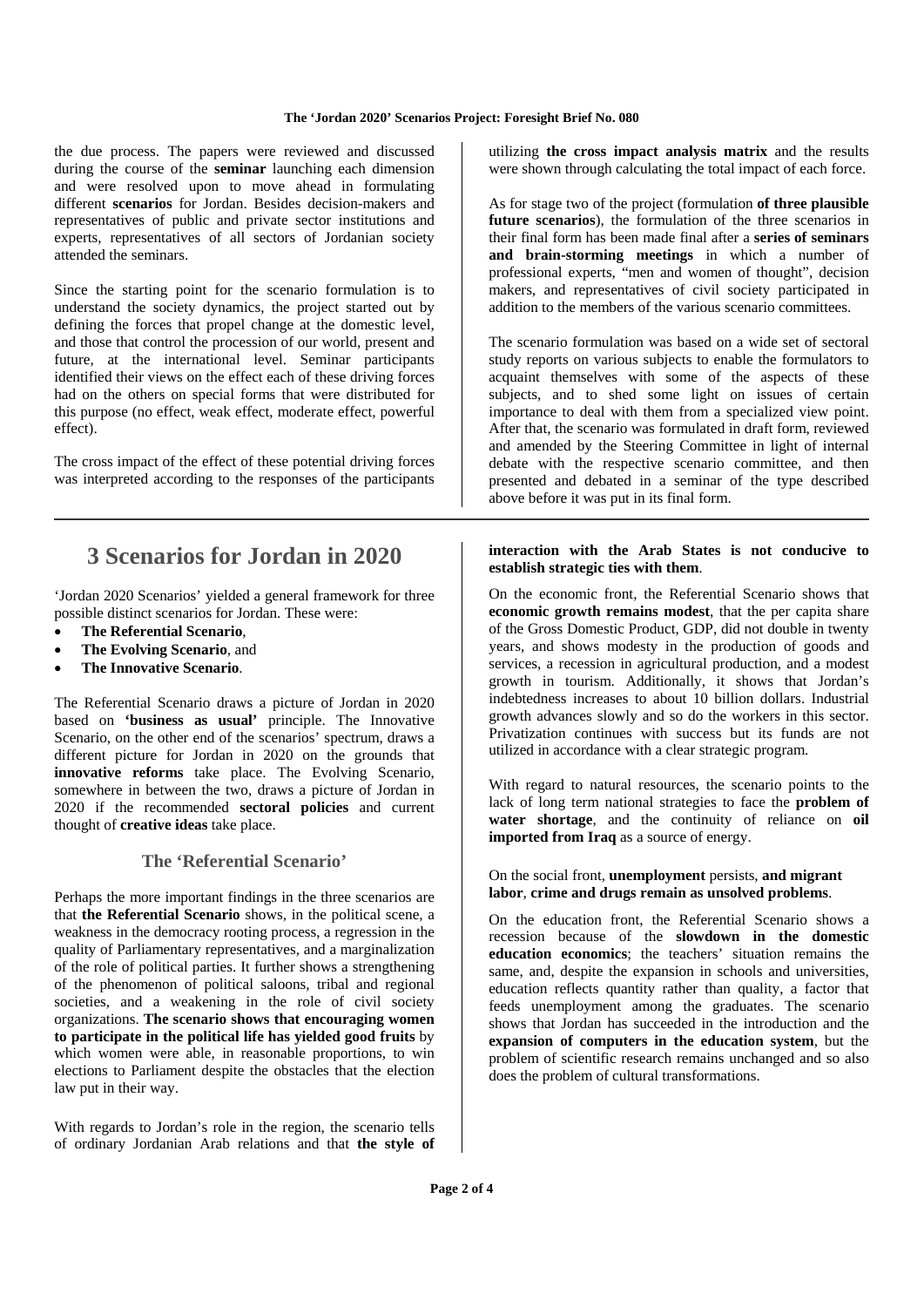### **The 'Innovative Scenario'**

**The Innovative Scenario** shows a return of **Parliamentary life**, and the emergence of a role for the **political parties** on the national arena with an expanding role in building thought. It also shows the establishment of **civil society organizations**  that cooperate to start a **dialogue between the Arabs on one side and the Europeans and** Americans on the other**.** The scenario tells of the raising of the ceiling of freedom and of an **expanding role for women in political life.** 

With regards to economic development, this scenario shows the government continuing on the road of **privatization of major industries,** especially the **Potash and the Phosphate industries,** and the expansion of production of **the Arab**  Potash Company. It shows more of management contracts that the government enters into with foreign firms to **manage the water and wastewater systems**, and tells of programs to develop **agricultural programs** and agricultural marketing of Jordan Valley products. It notes the **expansion of export markets, increase in foreign investment** especially in the **Aqaba Special Economic Zone,** and the **reduction of income tax.** 

Regarding the natural resources, exploration for oil and natural gas continues, and a concession is granted for the exploitation of oil shale. Government invests in programs to develop the Badia, and becomes active in the **protection of natural resources** and their development. It conducts **exploration for freshwater** in the sandstone layer in certain areas and initiates a project to supply Amman with water from these sources. The government adopts a strategy to **treat municipal wastewater** and its reuse in agriculture.

The Innovative Scenario shows the beginning of development of **higher education** and the steering of it towards **financial independence, privatization of university education** and **the conversion of state universities to non-profit universities.** Additionally, there is increased attention paid to culture and an emphasis placed on science and technology and the role of scientific research in development. Decentralized education systems are adopted, and training using the internet becomes in vogue, a factor that nourishes innovation and excellence.

### **The 'Evolving Scenario'**

The Evolving Scenario shows the **return of Parliamentary**  life with participation from **opposition Islamist and Pan Arab parties, the annulment of personal privileges** that were given to deputies during the fourteenth Parliament, and the cancellation of the one person-one vote law.

### **The Way Forward**

In an effort to institutionalize policy dialogue the Higher Council for Science and Technology took the initiative to establish a specialized centre affiliated to the Council. "The

Economically, the scenario shows the preoccupation of government to improve the **investment climate in the exploitation of the mineral resources of Jordan**, the **sale by government of half of its shares in the phosphate and potash companies** to two strategic partners, the beginning of improvement in **foreign investment** and indicates that the privatization process has reached its zenith. The scenario shows the success the **Aqaba Special Economic Zone**  achieved justifying the thinking to establish similar zones elsewhere, and the **reduction in unemployment rates**. It tells of the **establishment of a joint council for economic cooperation** between them, and of the deregulation of the exchange of all commodities traded between them, the annulment of all negative lists, the deregulation of the movement of labor between them exempting the workers from the requirements of visas and residence permits.

Concerning the natural resources, the government engages itself, in the process of **improving the investment climate in mineral resources**, **in reforming the legal framework that regulates the exploitation of natural resources**, and amends the laws pertinent to some establishments concerned with natural resources. The scenario shows an **alliance developing between the Phosphate and Potash companies** and the establishment of **advanced chemical industries.**

On the social front, the scenario shows continuity of **unemployment, the widening of the poverty circles, juvenile delinquency, and crime**, but shows support for organizations of civil society and the enactment of **the child protection law.**

In the education sector, this scenario sees the **connection of major schools with the national communications network**, and **teaching computers** as a basic course in the secondary education cycle. The government starts to reform and **modernize the university education system**, and freedom is given to the establishment of private universities. **Government subsidy to state universities is lifted,** and, in its stead, a fund for the support of needy university students is established. A **Ministry of Human Resources is constituted**, and the programs of the Vocational Training Corporation are privatized.

The wide participation by all segments of society, considered an important pillar of this project, gave it a special attractive color; the feed back from every seminar was an important tributary that contributed to the enrichment of this project and to the enhancement of its chances of success.

Jordan Centre for Public Policy Research and Dialogue" was established in 2004.

The Objective of the centre is to enhance the participation of civic society in matters of public nature through conducting scientific analysis on issues and policies of concern.